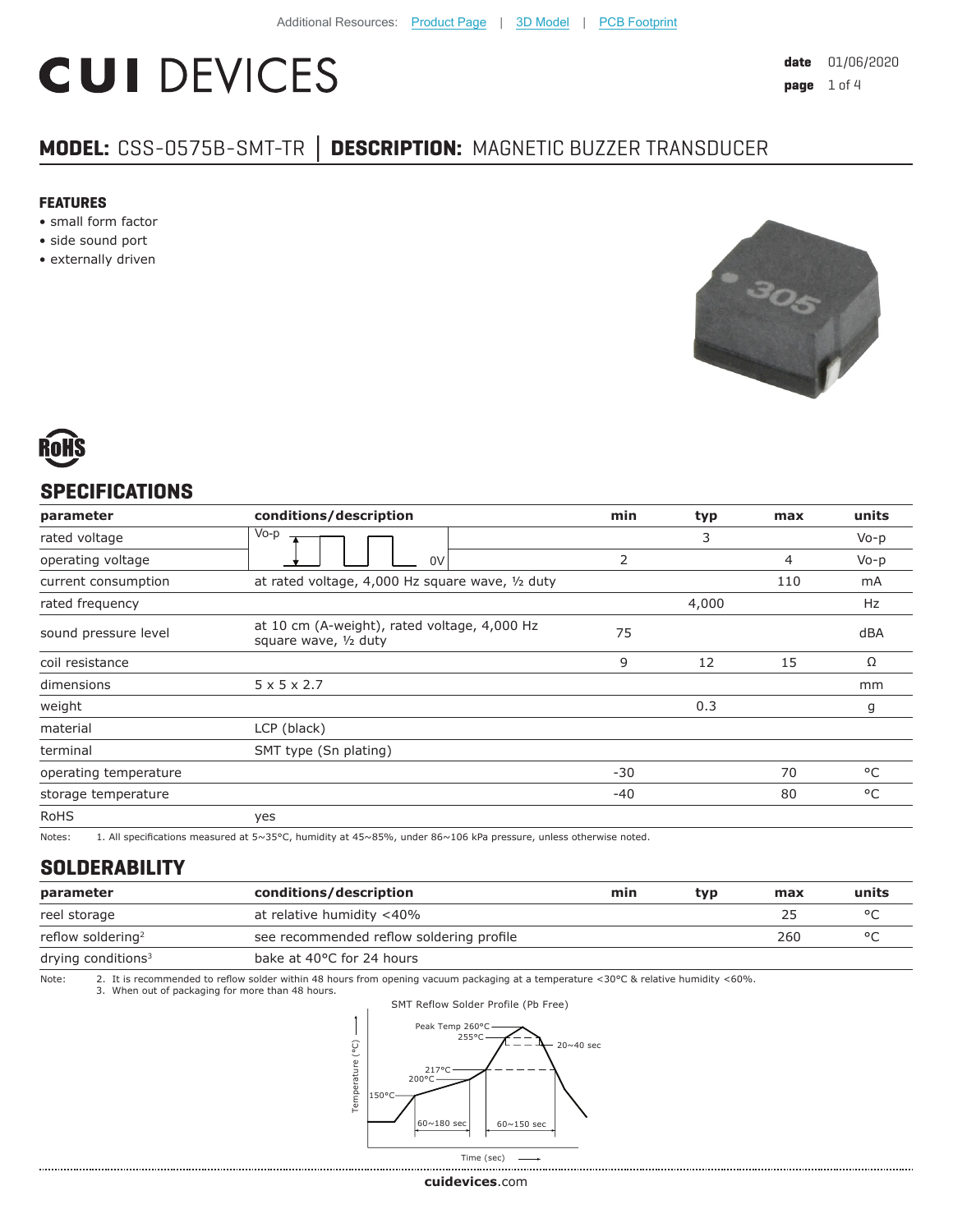#### **MECHANICAL DRAWING**



# **FREQUENCY RESPONSE CURVE**



#### **MEASUREMENT METHOD**

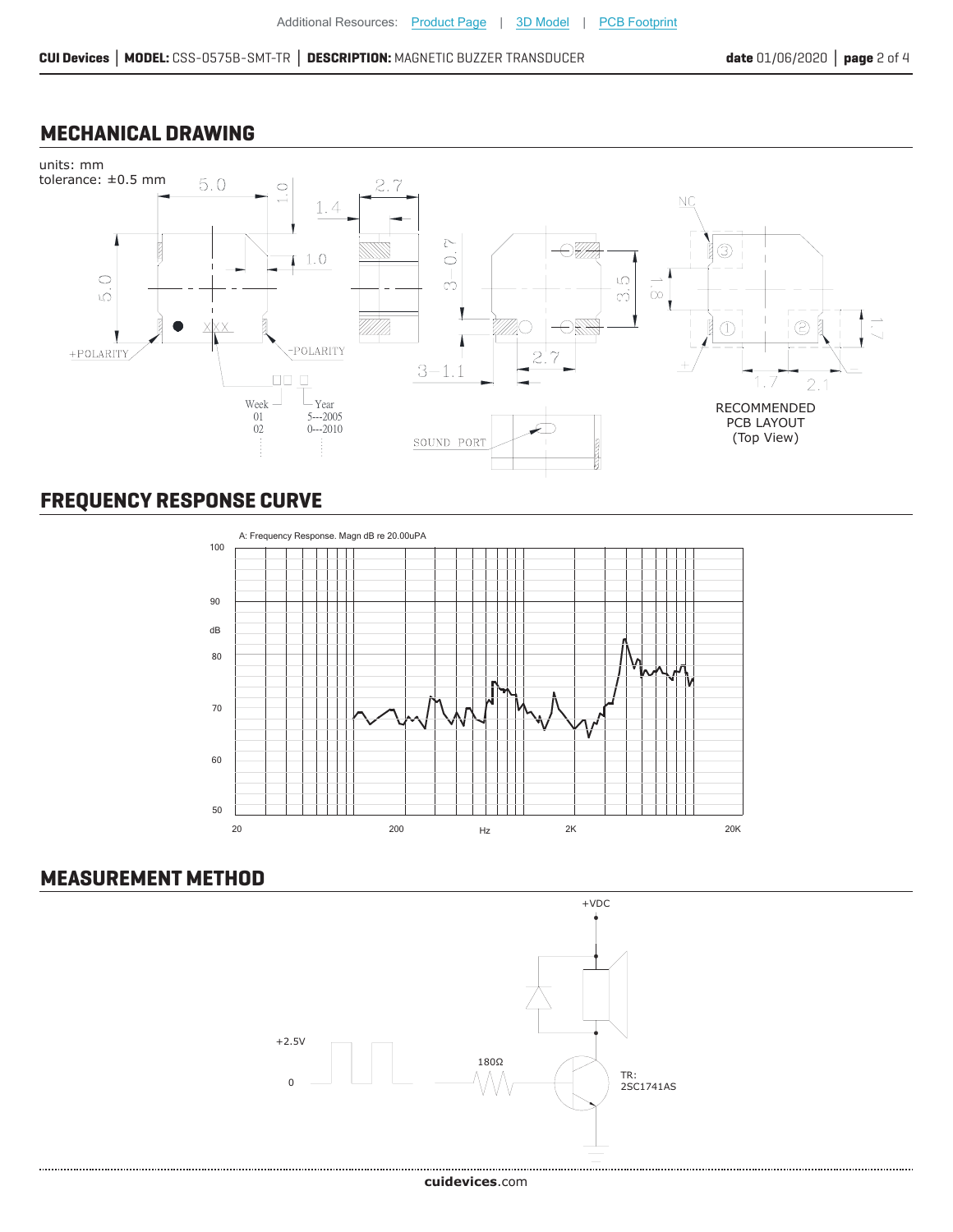16

**ø330** 

#### **PACKAGING**

units: mm

Reel Size: Ø330 mm Inner Box Size: 330 x 330 x 30 mm Carton Size: 370 x 350 x 350 mm Reel QTY: 2,500 pcs per reel Carton QTY: 25,000 pcs per carton